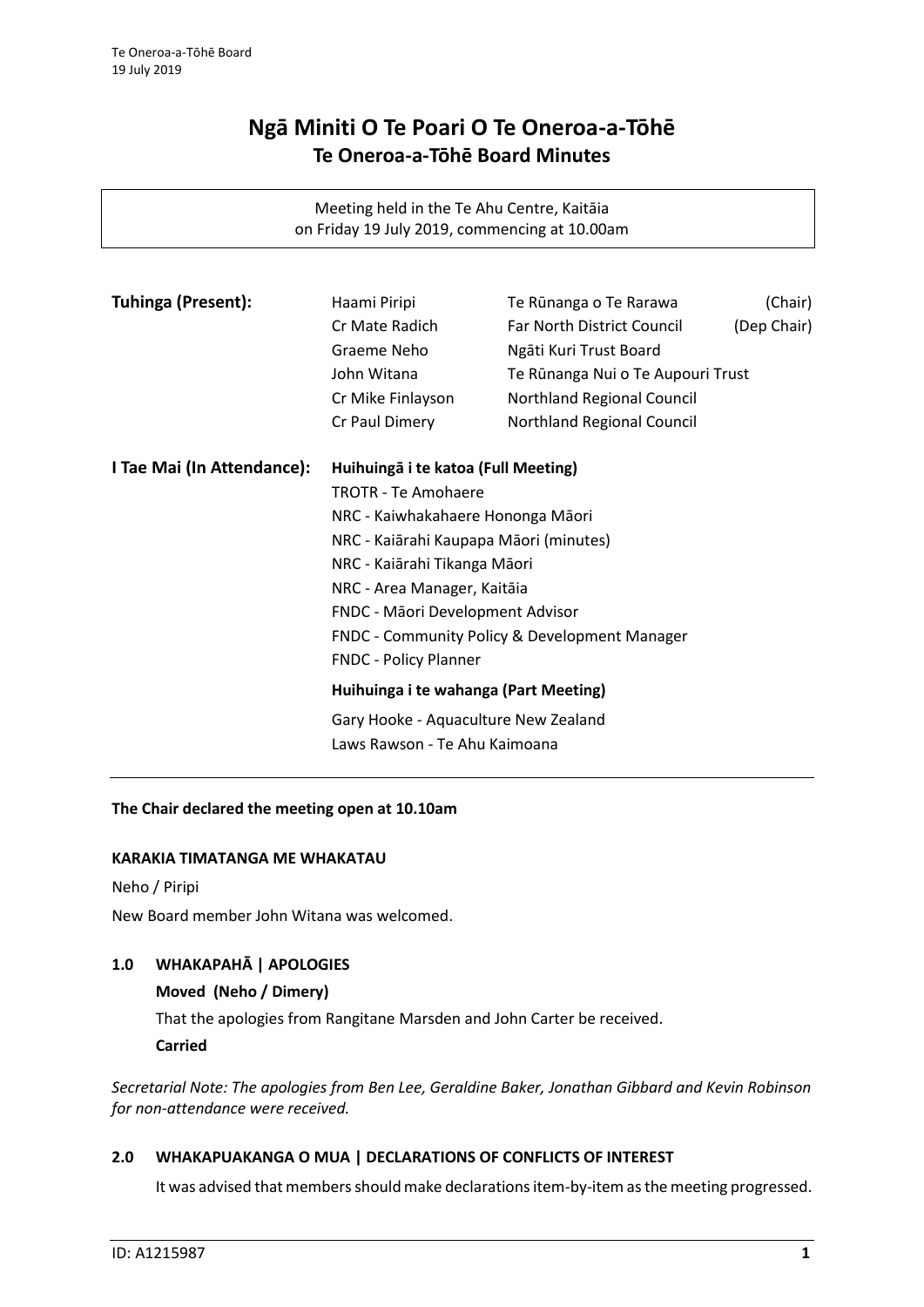## **3.0 WHAKĀE NGĀ MINITI | CONFIRMATION OF MINUTES**

## **3.1 Confirmation of Minutes**

**ID: A1213097**

## **Report from Rachael King, NRC Strategy Policy & Planning Administrator**

## **Moved (Radich / Finlayson)**

That the minutes of the Te Oneroa-a-Tōhē Board meeting held on 24 May 2019 be confirmed as a true and correct record.

**Carried**

## **4.0 NGĀ RIMITI | ITEMS**

## **4.1 Beach Management Plan - Progress Report**

**ID: A1210999**

## **Report from the Te Oneroa-a-Tōhē Technical Steering Group**

## **Moved (Dimery / Witana)**

That the report 'Beach Management Plan - Progress Report' by the Te Oneroa-a-Tōhē Technical Steering Group and dated 9 July 2019, be received.

**Carried**

## **4.2 Presentation: Aquaculture New Zealand**

### **ID: A1213035**

**Gary Hooke - Aquaculture New Zealand and Laws Rawson - Te Ahu Kaimoana**

## **Moved (Finlayson / Dimery)**

That the report 'Presentation: Aquaculture New Zealand ' by the Te Oneroa-a-Tōhē Technical Steering Group and dated 11 July 2019, be received.

### **Carried**

**4.3 Financial Report**

### **ID: A1213078**

**Report from Rachel Ropiha, Kaiārahi-Kaupapa Māori**

### **Moved (Neho / Dimery)**

That the Financial Report by Rachel Ropiha, Kaiārahi-Kaupapa Māori and dated 11 July 2019, be received.

### **Carried**

# **5.0 PAKIHI KORE NGĀ IWI KĀTOA | BUSINESS WITH PUBLIC EXCLUDED**

### **5.1 Beach Management Plan**

### **Moved (Dimery / Radich)**

- 1. That the public be excluded from the proceedings of this meeting to consider confidential matters.
- 2. That the general subject of the matters to be considered whilst the public is excluded, the reasons for passing this resolution in relation to this matter, and the specific grounds under the Local Government Official Information and Meetings Act 1987 for the passing of this resolution, are as follows: